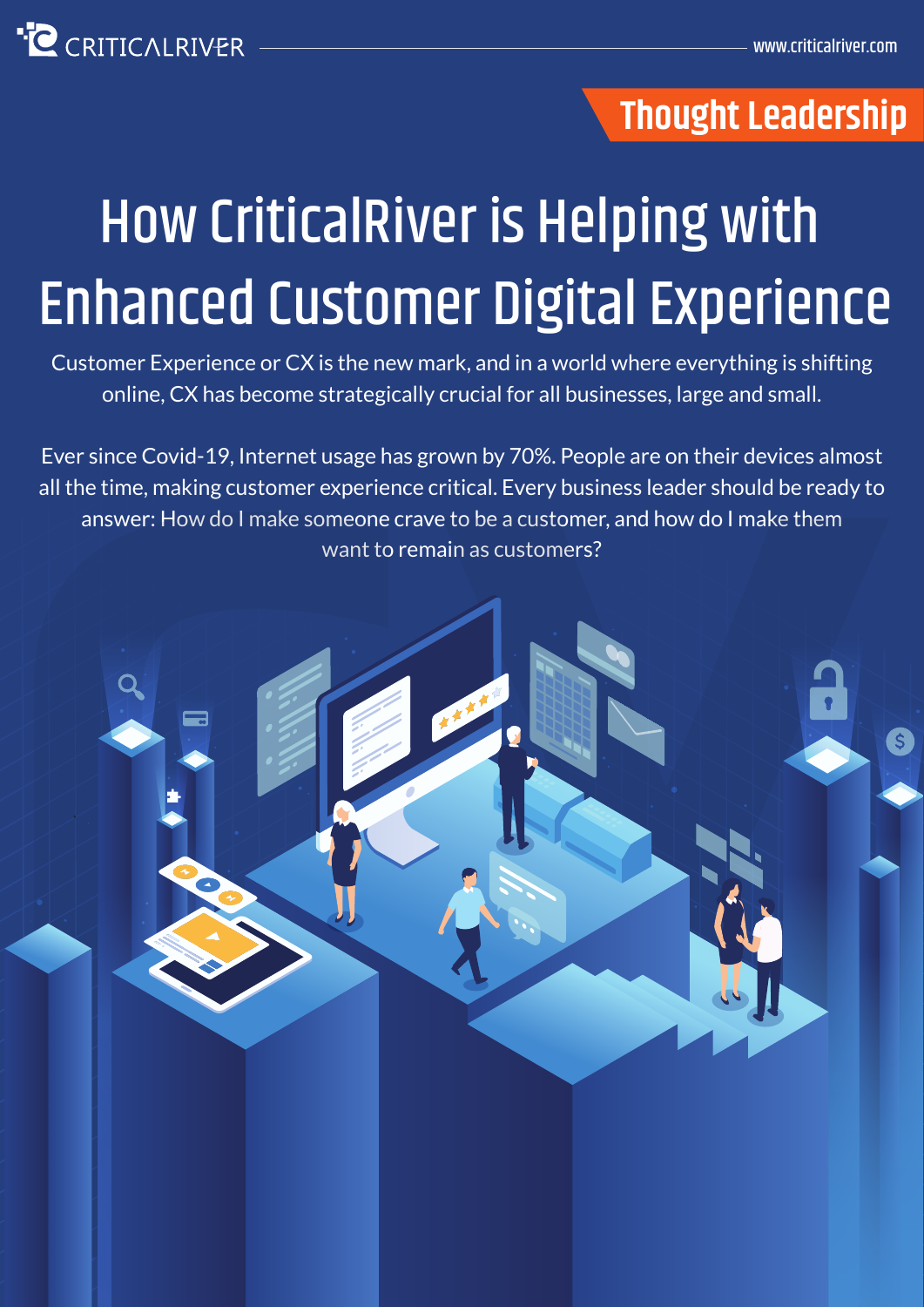## **Digital Innovation**

There has been a substantial transformation in today's marketing. Thus, the beginning of digital innovations. However, that has built new streams of difficulties that these companies are failing to handle. When we talk digital, companies are keen to hop on the buzzword and declare their operation's refinement to be scaled to go online. What they drop out of the mix is the apparent call for digital innovations within their products too.

#### For Example,

Automobile companies are winning the competition for refined car handling and performance. Their customers are still more worried about how they are digitally connected. It shows just how much caution to detail must interpret consumer behavior and make things right.



Organizations are doing their best to inject innovative technology and digitization into the whole process, but they are more legacy-based than customer-oriented. These digital innovations will enhance their performance and streamline the workflow, but it will not significantly add value to the customer.

Businesses should not do look for new digital channels to eject into their business. That will add to the prevailing mess when they should find a means to tidy things up instead.

COVID-19 has caused increased lockdowns, pervasive ambiguity, and sustained care on health. All these determinants are reshaping customer behavior and experience. The hurdle for businesses is to recognize which customer trends and patterns will last over the longer term.

#### Businesses can adjust by investing in the following areas:

- Digital engagement has expedited remarkably, and leading organizations have innovated swiftly to replace conventional, in-store experiences. Out of need or preference, businesses have built many new offerings. Organizations should digitize their core business model to be economically viable.
- Organizations must create safety in the customer experience, particularly in the near term. Rethinking contactless commerce to improve safety across products, services, and methods will help ease customers and enhance their satisfaction.
- Post Covid-19, businesses will need to be more proactive and more agile and predict customer expectations and demands. Companies should invest in the data, technology, and practices required to deliver outstanding experiences. Companies prepared to understand customers better and do it quicker are prone to be the subsequent customer-experience leaders.
- The shuttering of underperforming stores is inevitable. Retailers should prepare now to seize this lost volume. Use mobile, online, and geospatial data to optimize systems and omnichannel sales.